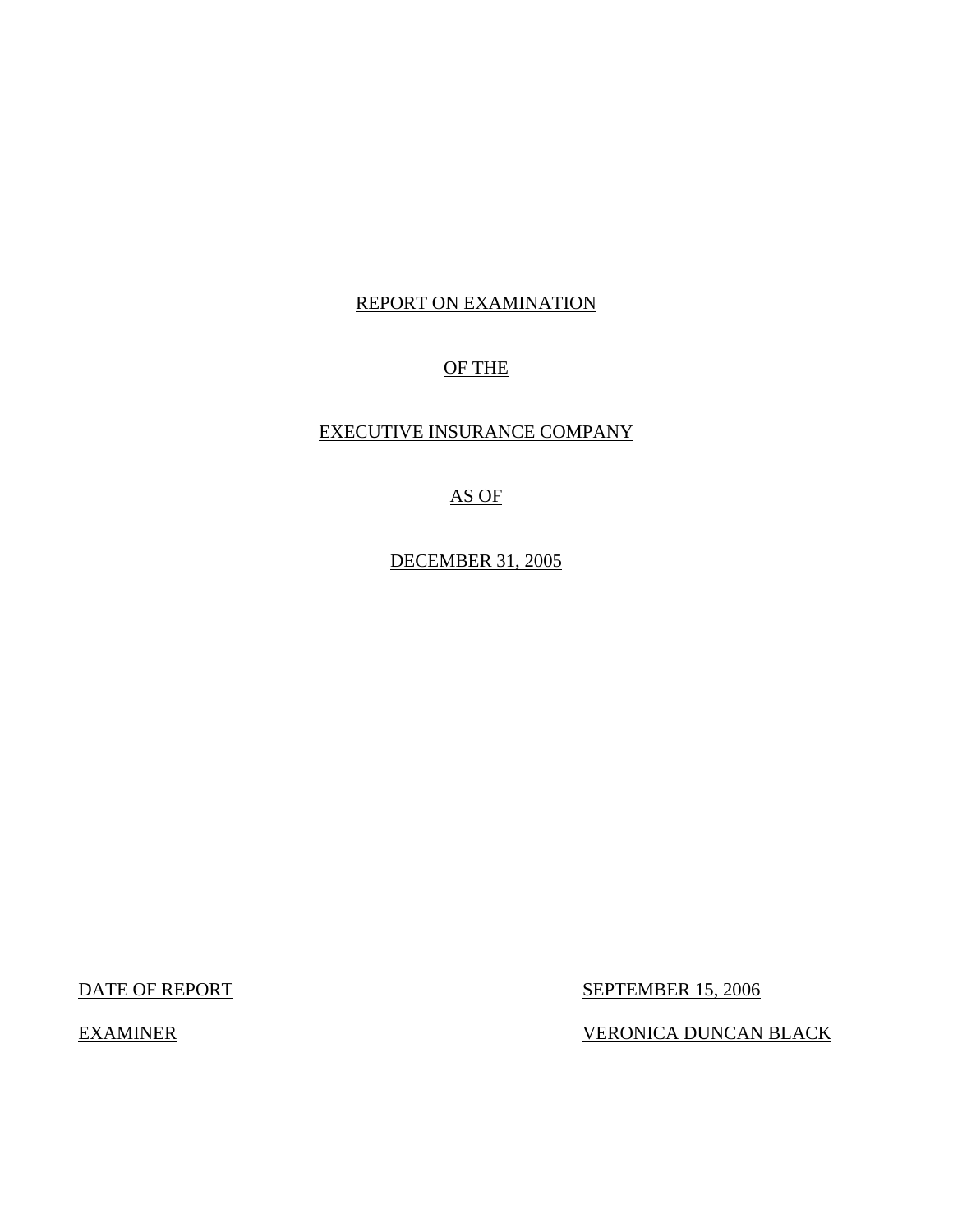## TABLE OF CONTENTS

# ITEM NO. PAGE NO.

| $\mathbf{1}$ | Scope of examination                                                                                                                                               | $\overline{2}$             |
|--------------|--------------------------------------------------------------------------------------------------------------------------------------------------------------------|----------------------------|
| 2.           | Description of Company                                                                                                                                             | 3                          |
|              | A. Management<br>B. Territory and plan of operation<br>C. Reinsurance<br>D. Holding company system<br>E. Abandoned Property Law<br>F. Significant operating ratios | 4<br>5<br>7<br>7<br>9<br>9 |
| 3.           | <b>Financial statements</b>                                                                                                                                        | 11                         |
|              | A. Balance sheet<br>B. Underwriting and investment exhibit                                                                                                         | 11<br>13                   |
| 4.           | Losses and loss adjustment expenses                                                                                                                                | 14                         |
| 5.           | Market conduct activities                                                                                                                                          | 14                         |
| 6.           | Compliance with prior report on examination                                                                                                                        | 15                         |
| 7.           | Summary of comments and recommendations                                                                                                                            | 16                         |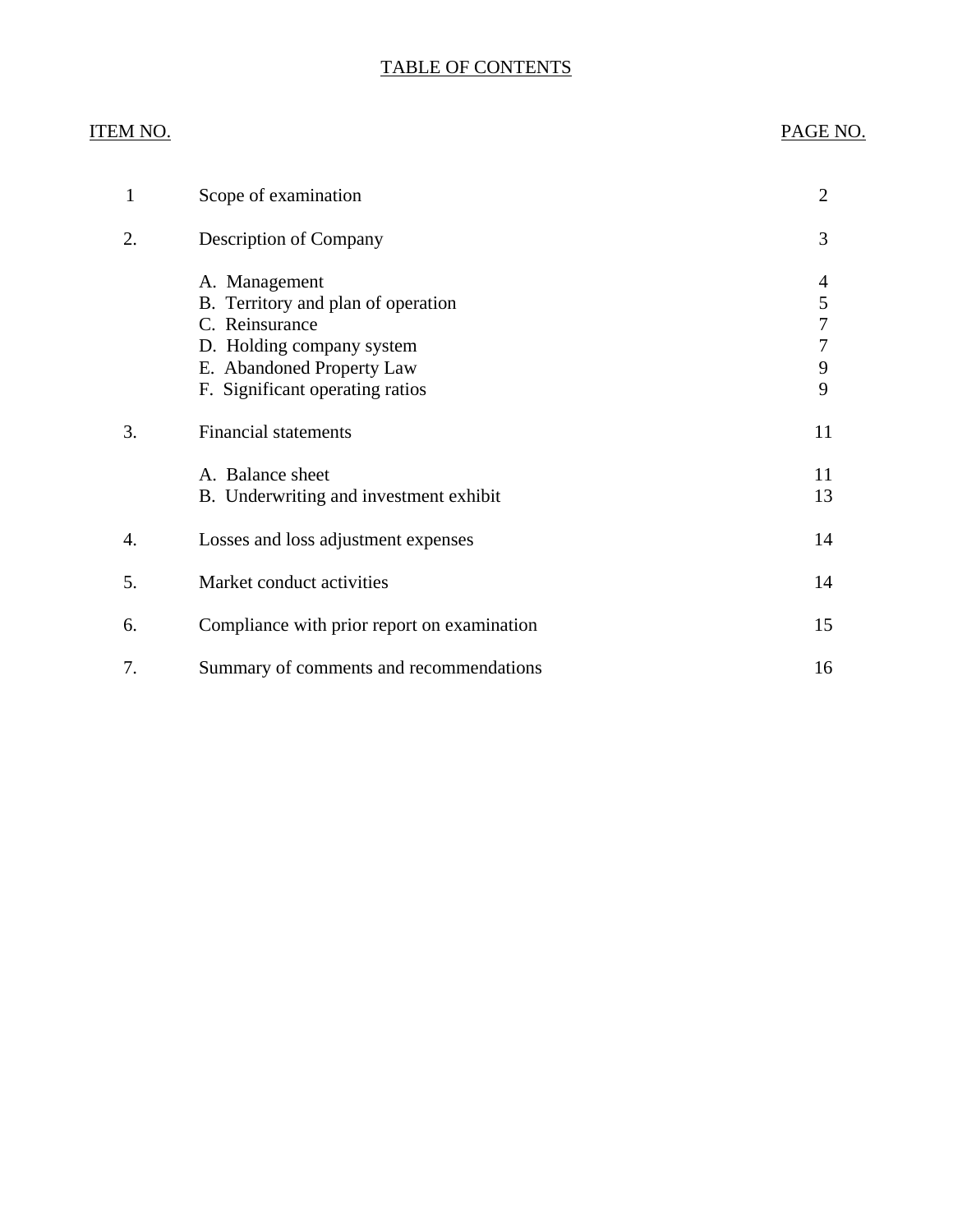

STATE OF NEW YORK INSURANCE DEPARTMENT 25 BEAVER STREET NEW YORK, NEW YORK 10004

September 15, 2006

Honorable Howard Mills Acting Superintendent of Insurance Albany, New York 12257

Sir:

Pursuant to the requirements of the New York Insurance Law, and in compliance with the instructions contained in Appointment Number 22514 dated June 6, 2006 attached hereto, I have made an examination into the condition and affairs of Executive Insurance Company as of December 31, 2005, and submit the following report thereon.

Wherever the designations "the Company" or "Executive" appear herein without qualification, they should be understood to indicate Executive Insurance Company.

Wherever the term "Department" appears herein without qualification, it should be understood to mean the New York Insurance Department.

The examination was conducted at the Company's administrative offices located at 900 South Avenue, Staten Island, New York 10314.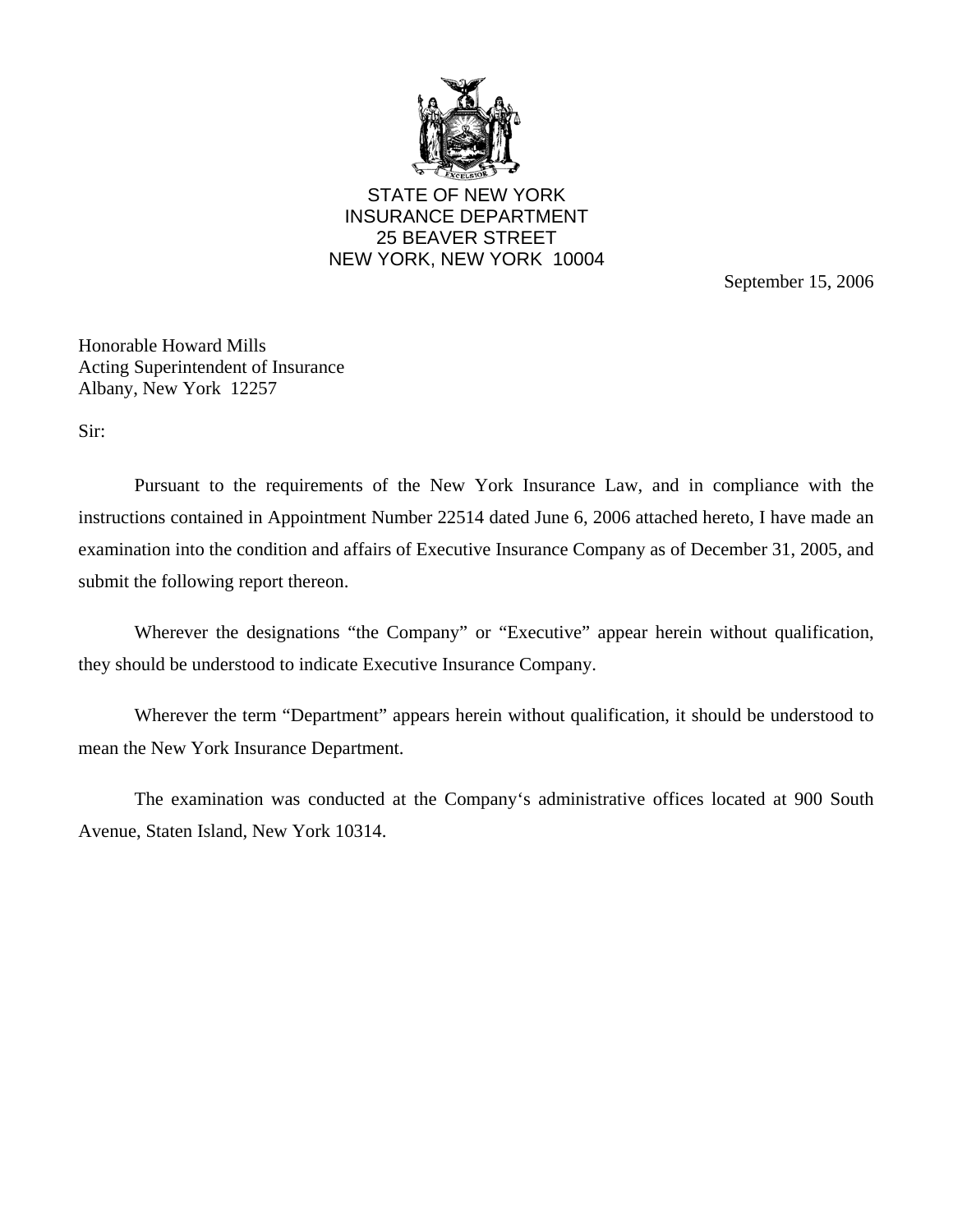#### **1. SCOPE OF EXAMINATION**

<span id="page-3-0"></span>The previous examination was conducted as of December 31, 2000. This examination covered the five-year period from January 1, 2001 through December 31, 2005, and was limited in scope to these balance sheet items considered by this Department to require analysis, verification or description, including: invested assets, inter-company balances, and loss and loss adjustment expense reserves. Transactions occurring subsequent to this period were reviewed where deemed appropriate by the examiner. The examination included a review of income, disbursements and company records deemed necessary to accomplish such analysis or verification and utilized, to the extent considered appropriate, work performed by the Company's independent public accountants.

A review or audit was also made of the following items as called for in the Examiners Handbook of the National Association of Insurance Commissioners ("NAIC"):

> History of Company Management and control Corporate records Fidelity bond and other insurance Territory and plan of operation Growth of Company Business in force by state Accounts and records Financial statements

A review was made to ascertain what action was taken by the Company with regard to comments and recommendations contained in the prior report on examination.

This report on examination is confined to financial statements and comments on those matters, which involve departures from laws, regulations or rules, or which are deemed to require explanation or description.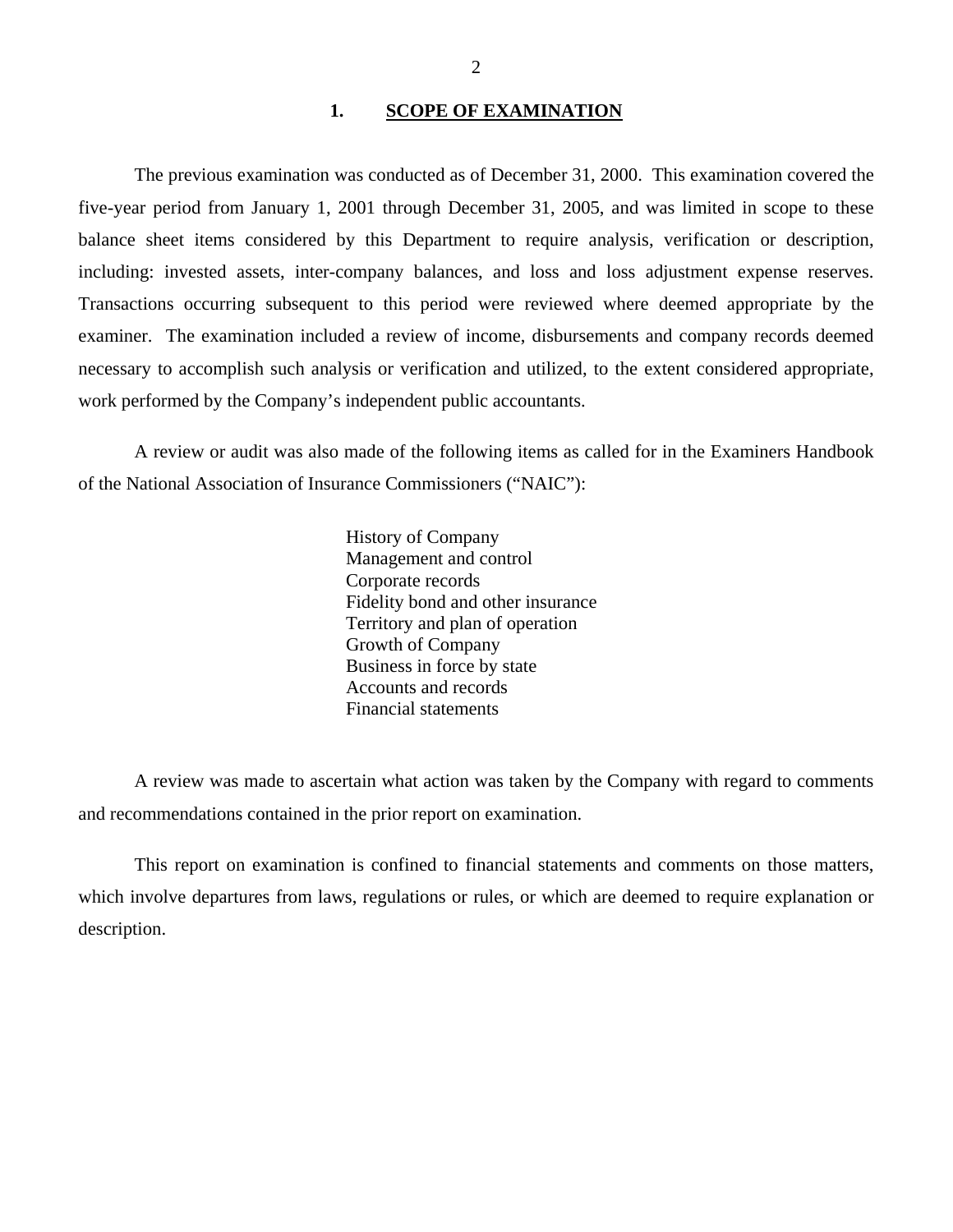#### **2. DESCRIPTION OF COMPANY**

<span id="page-4-0"></span>Executive was incorporated under the laws of the State of New York on June 15, 1972 under the title French Union Insurance and Reinsurance Company of New York to be successor to the United States Branch of the French Union Insurance and Reinsurance Company, Paris, France. This company entered the United States through the State of New York on September 15, 1934. It was licensed and the domestication became effective as of September 30, 1972. The current name was adopted on March 5, 1973.

On October 10, 1975, the Company was placed in rehabilitation under the supervision of the Superintendent of New York. Under the terms of the rehabilitation process, the Company's operations were conducted as a going concern with all policies in full force and effect, and with no new or renewal business accepted. The Company's rehabilitation process was terminated by an order of the Supreme Court of New York issued on January 23, 1976.

Ownership of the Company was acquired on June 28, 1977 by E.I.C. Enterprises, Ltd, a New York holding company, under a trust agreement with Great Atlantic Insurance Company, which had purchased all outstanding capital stock of the Company in early 1976 from the court appointed rehabilitator. E.I.C. Enterprises, Ltd. is deemed the ultimate controlling parent of Executive Insurance Company by reason of its 100% ownership of Executive's common stock. The estate of Milton Kligler is the record holder of 97.37% of the issued and outstanding share of E.I.C. Enterprises, Ltd.

During 2005, the Company significantly reduced its premium writings from prior years in anticipation of ultimately selling the Company.

The Company's paid in capital was \$1,000,000, consisting of 10,000 shares of \$100 par value per share common stock. As of the prior examination date, the Company's paid in capital was \$900,000, consisting of 10,000 shares of \$90 par value per share common stock. On April 30, 2002, the Company amended its charter to increase its capital by increasing the par value of its common shares from \$90 to \$100 per share.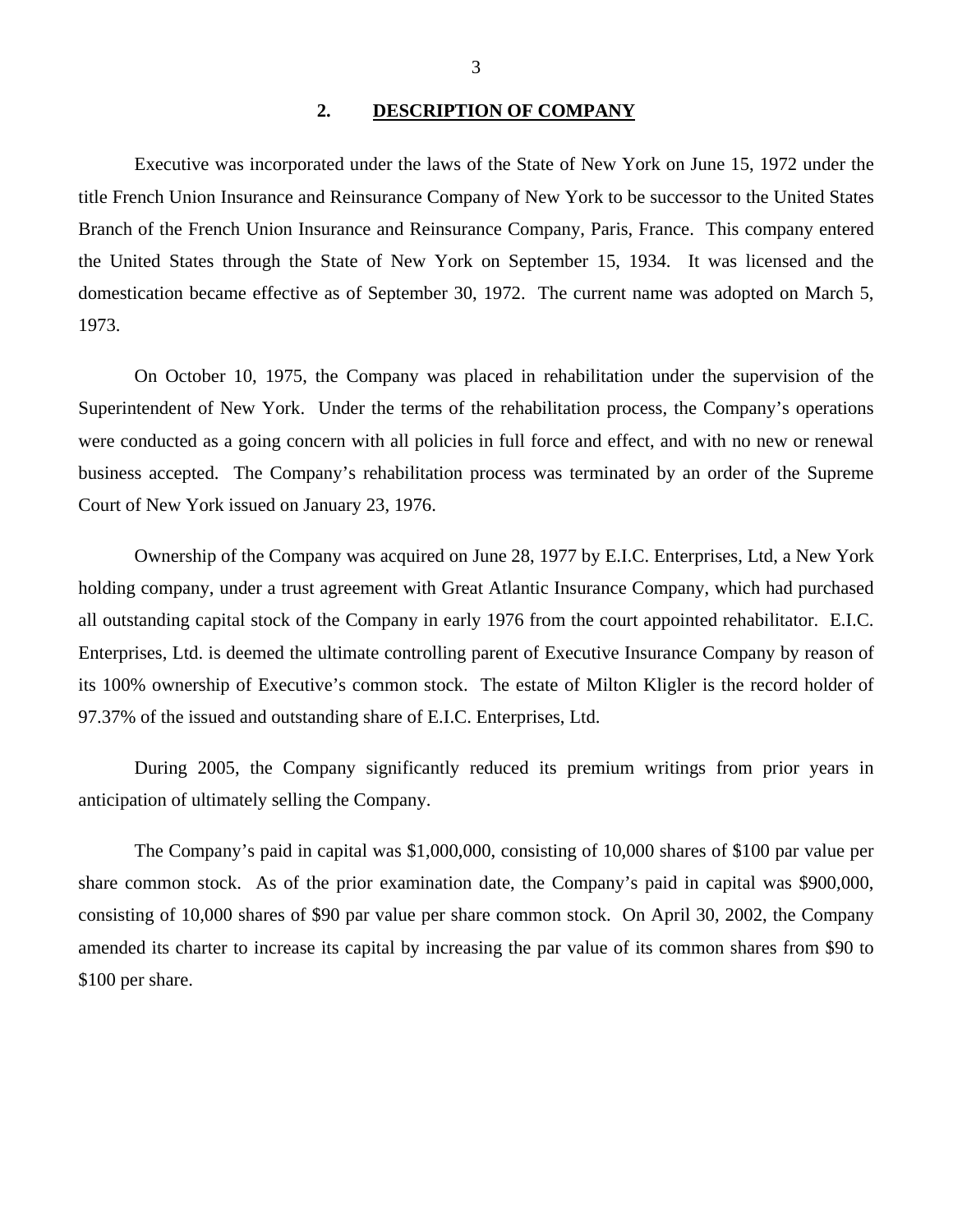#### <span id="page-5-0"></span>A. Management

White Plains, NY

Pursuant to the Company's charter and by-laws, management of the Company is vested in a board of directors consisting of not less than thirteen members. At December 31, 2005, the board of directors was comprised of the following thirteen members:

Name and Residence Michael Armienti New York, NY Marcia Clark Taitam, Hong Kong Michelle J. Colman Boca Raton, FL Thomas Gleason Garden City, NY Errol Heath Estero, FL Dennis Herman New York, NY Dorothy Kligler Boca Raton, FL Gregg J. Kligler Deerfield Beach, FL Richard I. Kligler Taitam, Hong Kong Donald P. Marry Elmont, NY Rosalie Robertson, Staten Island, NY Mel Spindler, Cliffside Park, NJ Carl S. Young Principal Business Affiliation Attorney, Armienti, Debellis, Whitten, LLP Director Marketing, Sara Lee Corporation Retired President, Risk Recovery, Inc. Secretary/Treasurer, Executive Insurance Company President, American Federal Group Retired Senior Underwriter, Morstan General Agency of Florida II President, Executive Insurance Company President, Essential Reports, Inc. Assistant Vice President, Executive Insurance Company President, Mel Spindler Insurance Agency Attorney,

Carl Young & Associates

4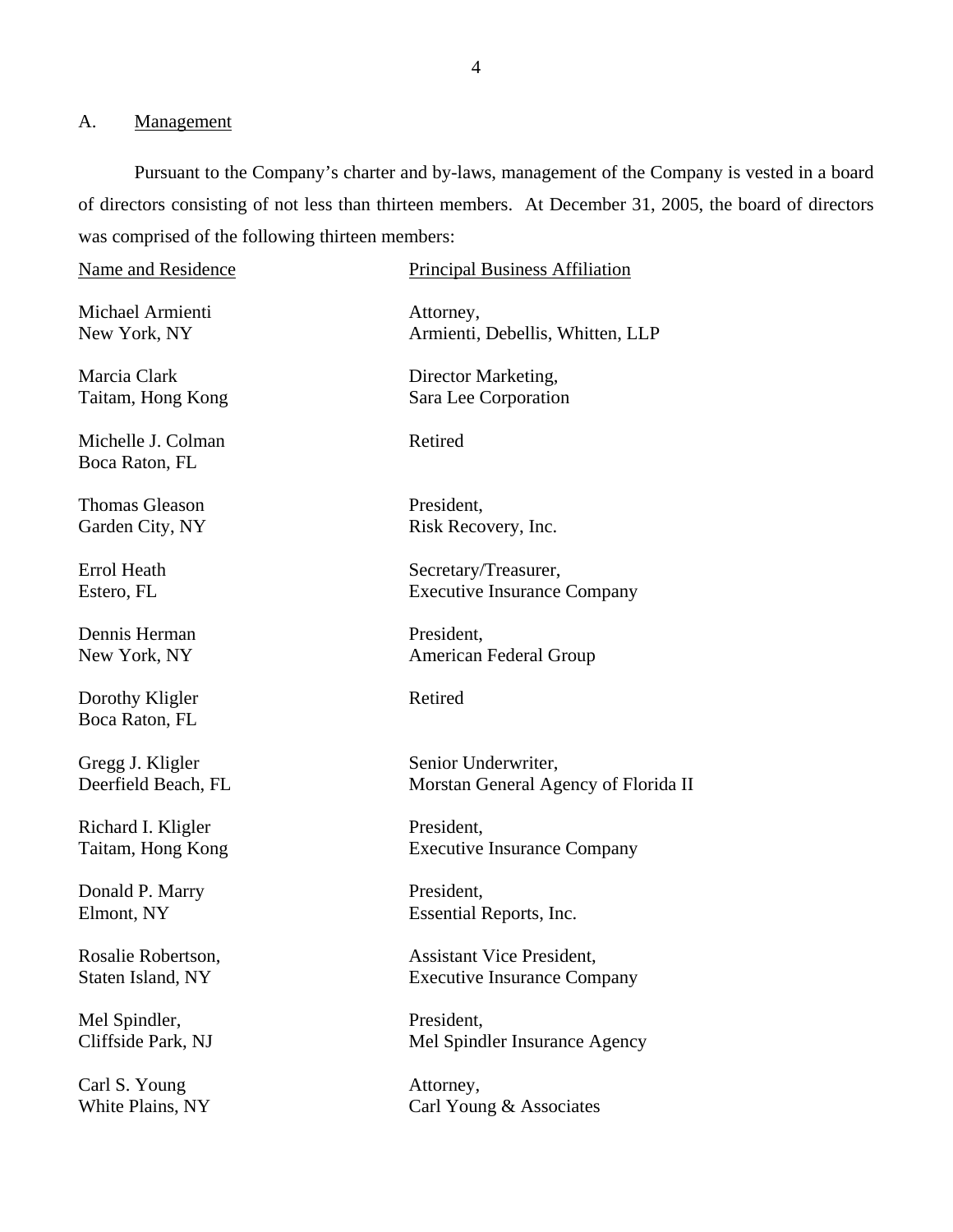The minutes of all of the meetings of the board of directors held during the examination period were reviewed. A review of the minutes shows that the board held eleven regular meetings during the period January 1, 2001 through December 31, 2005, and that such meetings were generally well attended by all members.

As of December 31, 2005, the principal officers of the Company were as follows:

| Name                     | Title                           |
|--------------------------|---------------------------------|
| Richard I. Kligler       | President                       |
| Errol M. Heath           | Secretary and Treasurer         |
| Dorothy Kligler          | Vice President                  |
| <b>Rosalie Robertson</b> | <b>Assistant Vice President</b> |

#### B. Territory and Plan of Operation

As of December 31, 2005, the Company was licensed to write business in the states of New York, Florida and Texas.

As of the examination date, the Company was authorized to transact the kinds of insurance as defined in the following numbered paragraphs of Section 1113(a) of the New York Insurance Law:

|    | Paragraph Line of Business                 |
|----|--------------------------------------------|
| 3  | Accident & health                          |
| 4  | Fire                                       |
| 5  | Miscellaneous property damage              |
| 6  | Water damage                               |
| 7  | Burglary and theft                         |
| 8  | Glass                                      |
| 9  | Boiler and machinery                       |
| 10 | Elevator                                   |
| 12 | Collision                                  |
| 13 | Personal injury liability                  |
| 14 | Property damage liability                  |
| 19 | Motor vehicle and aircraft physical damage |
| 20 | Marine and inland marine                   |
| 21 | Marine protection and indemnity            |

Based on the lines of business for which the Company is licensed and the Company's current capital structure, and pursuant to the requirements of Articles 13 and 41 of the New York Insurance Law, the Company is required to maintain a minimum surplus to policyholders in the amount of \$1,200,000.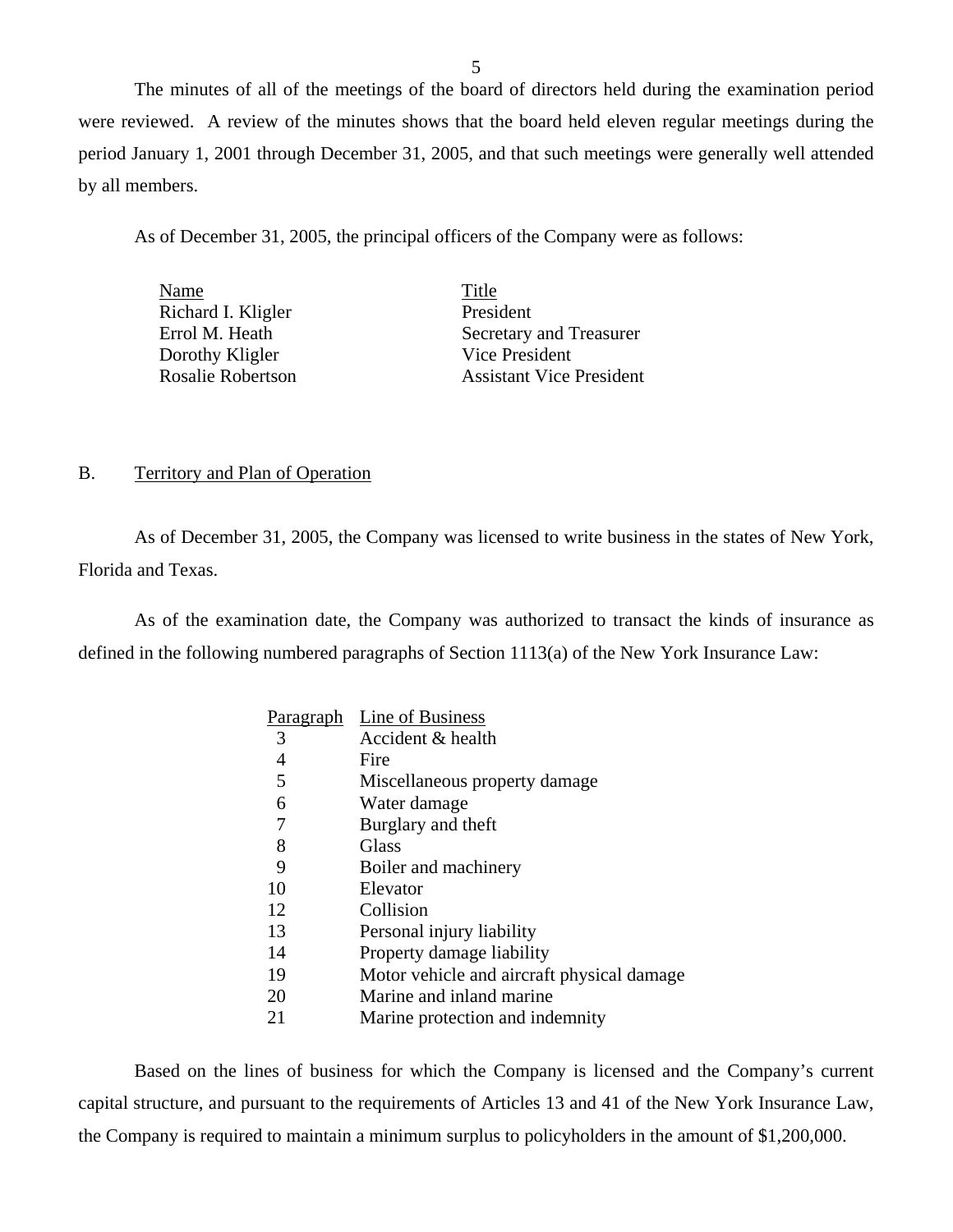During the examination period, the company wrote business only in New York. The following schedule shows the direct premiums written by the Company for the period under examination:

| Calendar year | <b>Direct Premiums Written</b> |
|---------------|--------------------------------|
| 2001          | \$31,505                       |
| 2002          | \$414,328                      |
| 2003          | \$2,192,928                    |
| 2004          | \$2,050,923                    |
| 2005          | \$1,158,828                    |

On August 7, 2002, the Company entered into a managing general agent's agreement and a claims service agreement with P&S Insurance Agency, Inc. Pursuant to the terms of the agreements, P&S Insurance Agency, Inc. agreed to receive and accept proposals for insurance covering private passenger automobile physical damage insurance, as well as provide claims administrative services including establishing loss reserves, settling and paying claims on behalf of Executive Insurance Company for the Company's New York based business.

During this same period, the Company entered into a managing general agent's agreement and claims service agreement with JAJ Holding Company, Inc. ("JAJ") whereby JAJ agreed to provide both underwriting and claims administrative services for Executive's private passenger automobile physical damage policies underwritten in the State of Florida. Due to the unfavorable performance of the business underwritten in the State of Florida and the poor premium volume, the Company terminated its managing general agent and claims service agreements with JAJ effective June 5, 2003, and ceased writing business in the State of Florida.

The Company also had a managing general agent agreement with The Robert Plan Corporation, which was terminated in 1996. As part of the settlement agreement, The Robert Plan Corporation's authority to write new and renewal business for Executive Insurance Company expired on December 31, 1996. The Robert Plan Corporation continues to service all policies in force (the "run-off" policies) pursuant to the agency agreement until (1) each separate run-off expires by its term or otherwise terminates, and (2) Executive's obligations to renew each separate run-off policy has terminated. All claims under these policies are serviced under an agreement between the Company and Eagle Insurance Company.

It was noted that the Company complied with Department Regulation 120, including filing "FORM-01" for each managing general agent.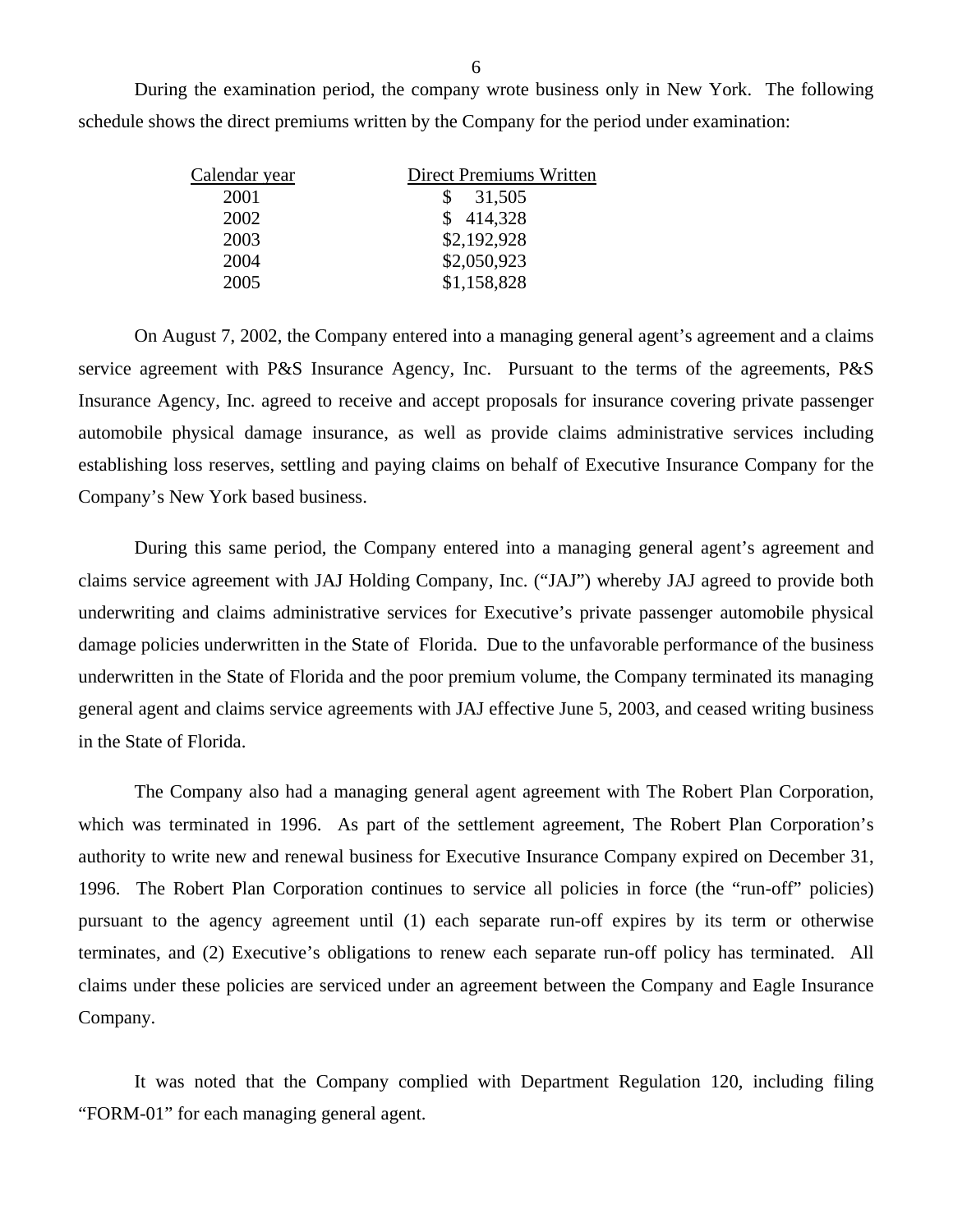### <span id="page-8-0"></span>C. Reinsurance

As of December 31, 2005, Executive did not have a reinsurance program in place. The Company terminated its last reinsurance treaty (catastrophe coverage) in 2004. The Company had maintained catastrophe coverage for its Florida book of business. Due to the run-off status of the Florida business, the Company discontinued its catastrophe coverage in 2004.

#### D. Holding Company System

The Company is part of a holding company system as defined by Section 1501(a) of the New York Insurance Law. E.I.C. Enterprises, Ltd., a New York holding company, is deemed the ultimate controlling parent of Executive Insurance Company by reason of its 100% ownership of Executive common stock. The estate of Milton Kligler is the record holder of 97.37% of the issued and outstanding shares of E.I.C. Enterprises, Ltd.

As part of a holding company system, the Company files registration statements pursuant to Article 15 of the New York Insurance Law and Department Regulation 52. All pertinent files were reviewed and no problem areas were encountered.

The following is a chart of the Company's holding company system at December 31, 2005: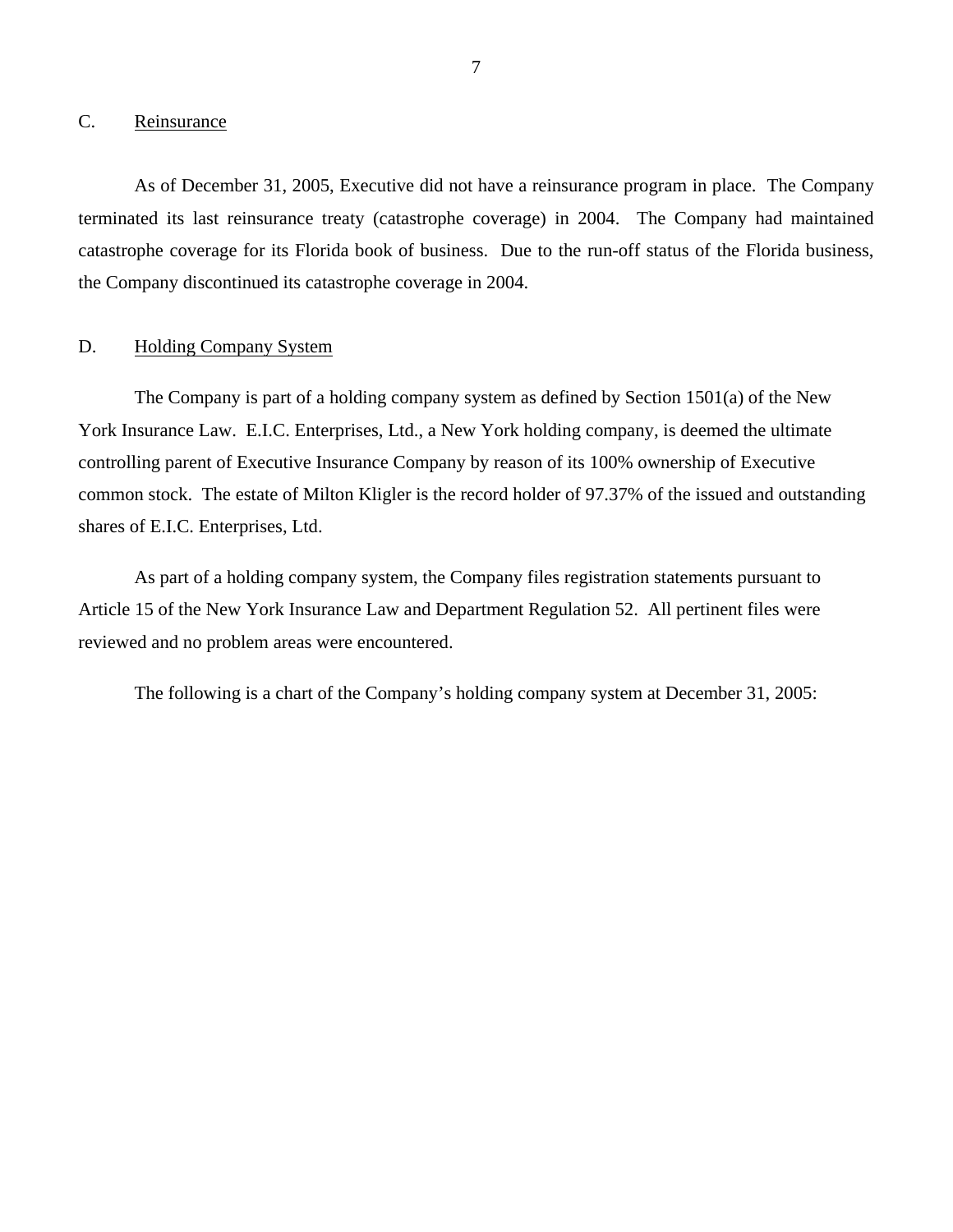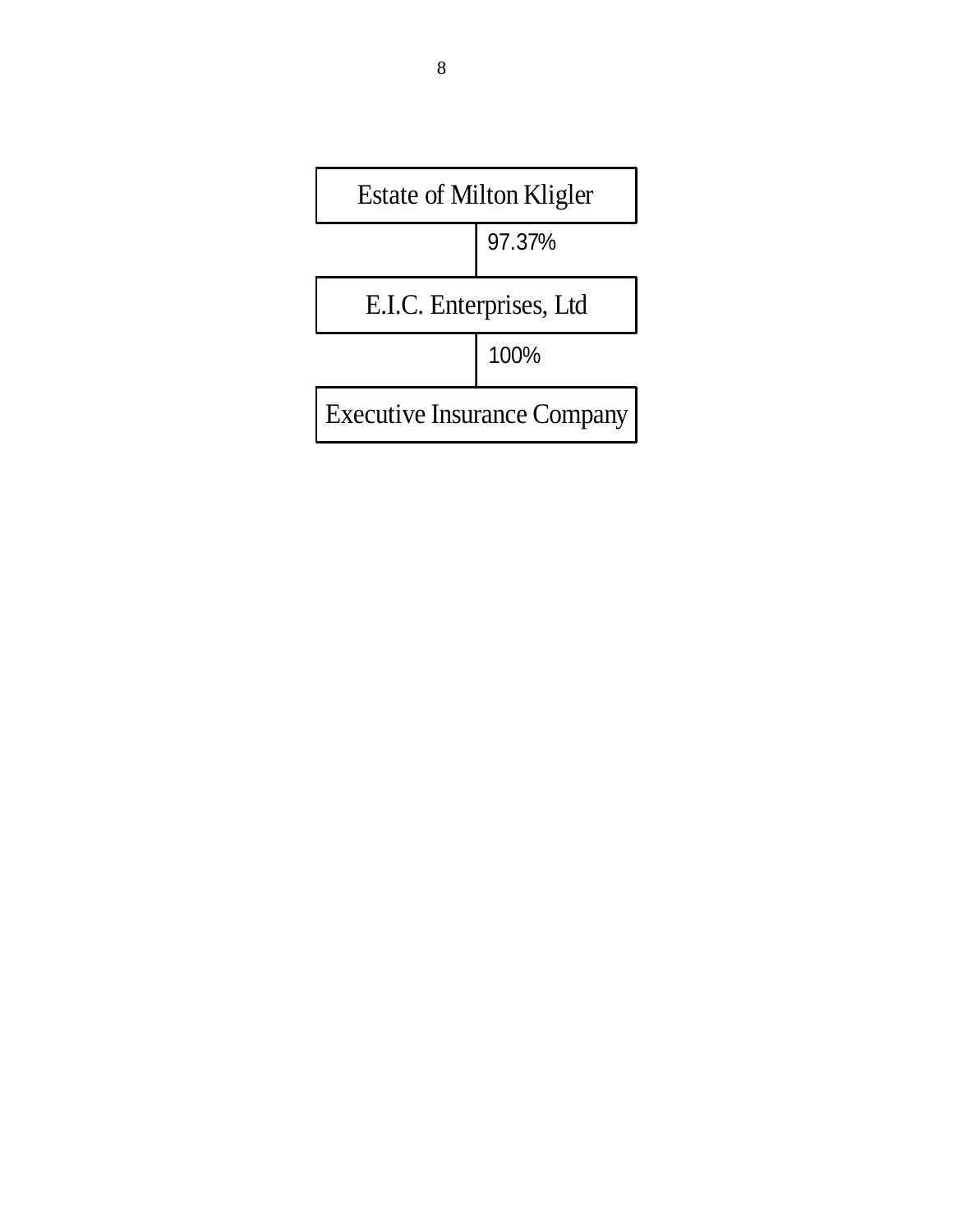<span id="page-10-0"></span>Effective January 1, 1980, the Company files its federal income tax returns on a consolidated basis with its parent, E.I.C. Enterprises, Ltd., pursuant to a tax allocation agreement. The tax allocation agreement was amended effective June 1, 2002 to comply with the provisions of Department Circular Letter No. 33 (1979). The tax allocation agreement and subsequent amendment were approved by this Department.

#### E. Abandoned Property Law

Section 1316 of the New York State Abandoned Property Law provides that amounts payable to a resident of this state from a policy of insurance, if unclaimed for three years, shall be deemed to be abandoned property. Such abandoned property shall be reported to the comptroller on or before the first day of April each year. Such filing is required of all insurers regardless of whether or not they have any abandoned property to report.

The Company's abandoned property reports for the period of this examination were all filed on a timely basis pursuant to the provisions of Section 1316 of the New York State Abandoned Property Law.

#### F. Significant Operating Ratios

The following ratios have been computed as of December 31, 2005, based upon the results of this examination:

| Net premiums written to surplus as regards policyholders                                 | $0.22$ to 1 |
|------------------------------------------------------------------------------------------|-------------|
| Liabilities to liquid assets<br>(cash and invested assets less investment in affiliates) | 11.0%       |
| Premiums in course of collection to surplus as regards<br>policyholders                  | 1.0%        |

All of the above ratios fall within the benchmark ranges set forth in the Insurance Regulatory Information System of the National Association of Insurance Commissioners.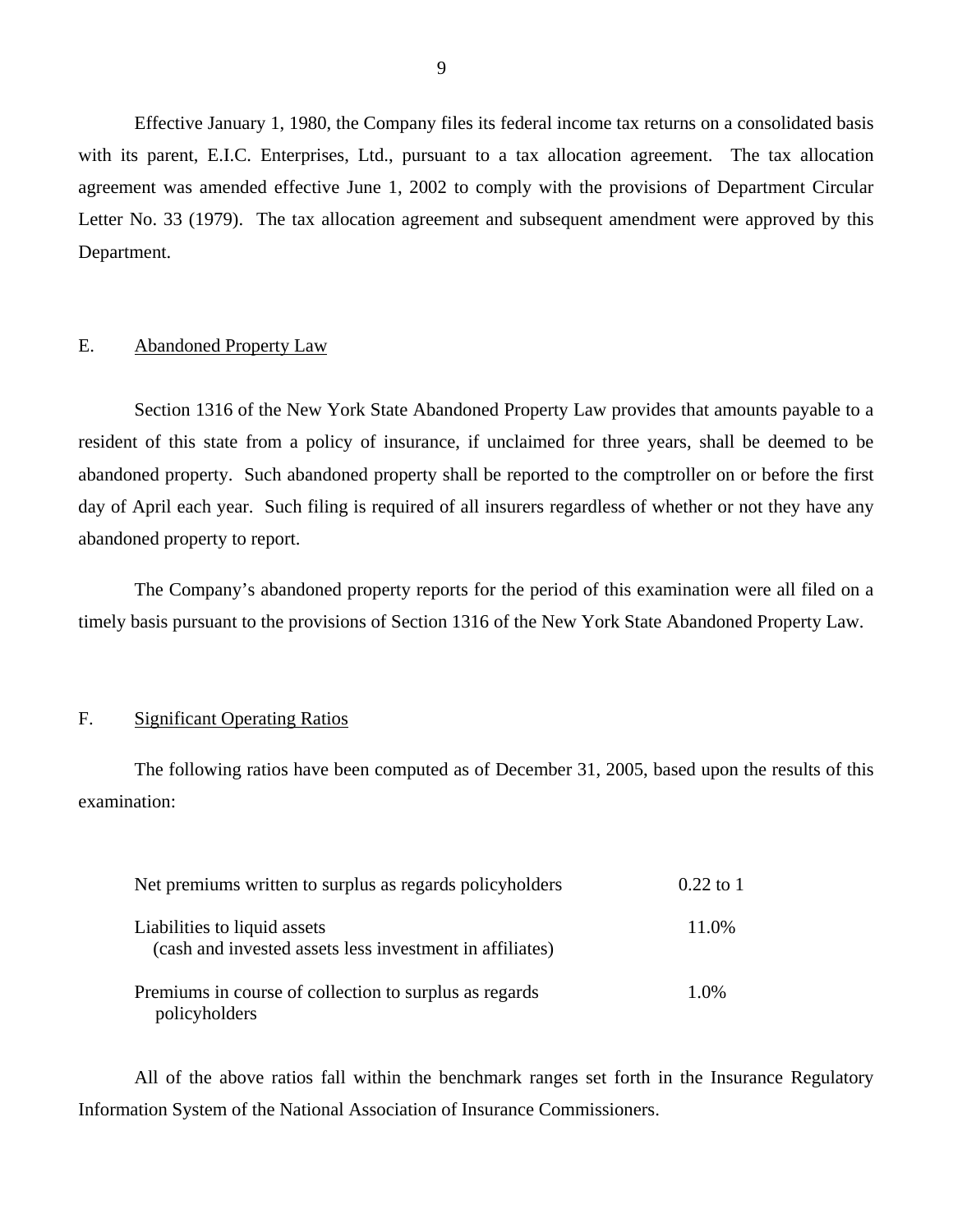The underwriting ratios presented below are on an earned/incurred basis and encompass the fiveyear period covered by this examination:

|                              | Amounts     | Ratios  |
|------------------------------|-------------|---------|
| Losses incurred              | \$4,576,588 | 48.08%  |
| Loss adjustment expense      | 584,673     | 6.14    |
| Other underwriting expense   | 6,673,870   | 70.12   |
| Net underwriting gain (loss) | (2,317,418) | (24.35) |
| Premiums earned              | \$9,517,713 | 100.00% |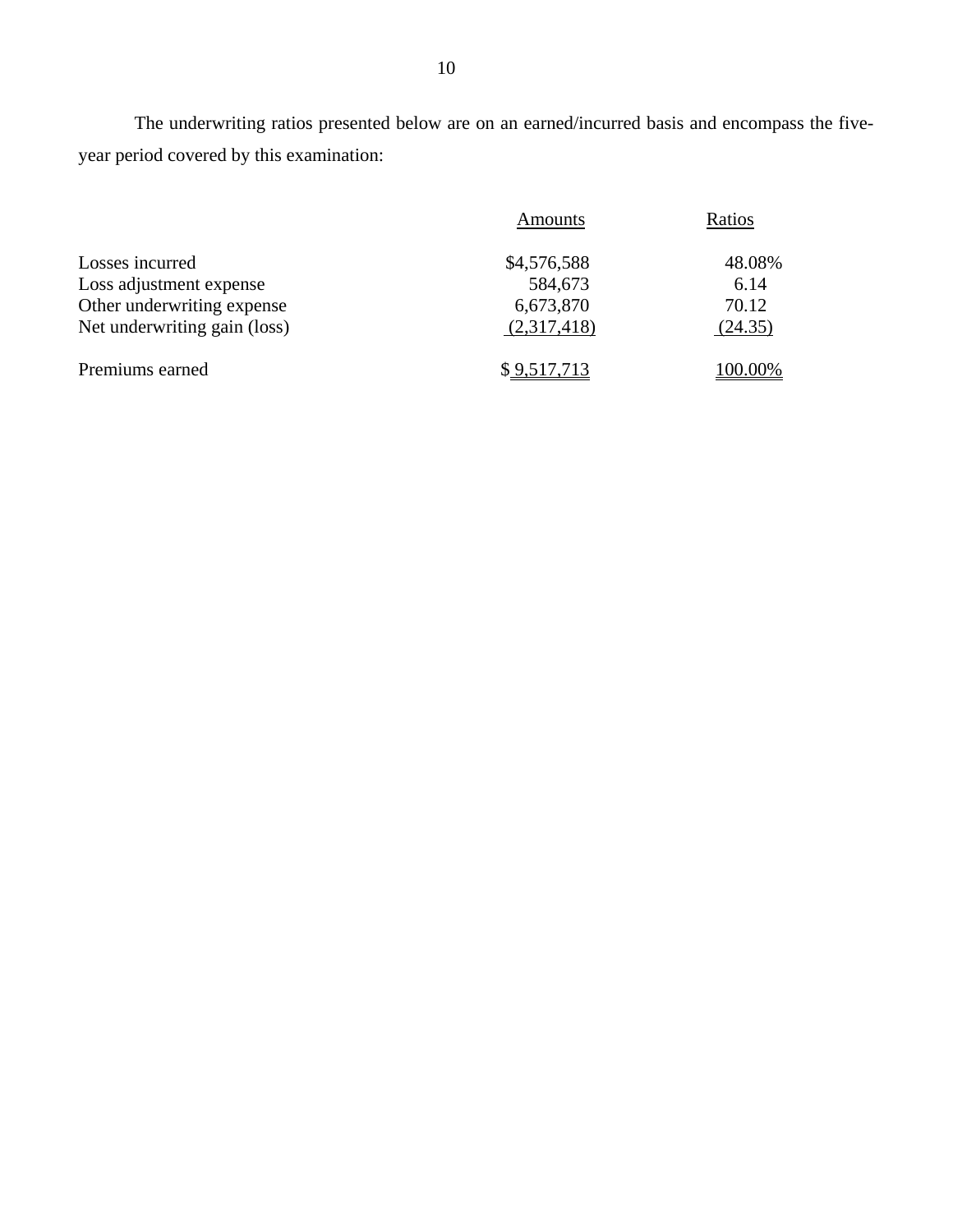# **3. FINANCIAL STATEMENTS**

# A Balance Sheet

The following shows the assets, liabilities and surplus as regards policyholders as of December 31, 2005 as determined by this examination and as reported by the Company:

| Assets                               | Ledger<br>Assets | Not-Admitted<br>Assets | Admitted<br>Assets |
|--------------------------------------|------------------|------------------------|--------------------|
| <b>Bonds</b>                         | \$1,940,310      | \$                     | \$1,940,310        |
| Cash and short-term investments      | 3,867,028        |                        | 3,867,028          |
| Investment income due and accrued    | 43,255           |                        | 43,255             |
| Agents' balances or uncollected      |                  |                        |                    |
| premiums                             | 33,253           |                        | 33,253             |
| Furniture and equipment, including   |                  |                        |                    |
| health care delivery assets          | 26,610           | 26,610                 | $\theta$           |
| Receivable from parent, subsidiaries |                  |                        |                    |
| and affiliates                       | 54,173           | 54,173                 |                    |
| Total assets                         | \$5,964,629      | \$80,783               | \$5,883,846        |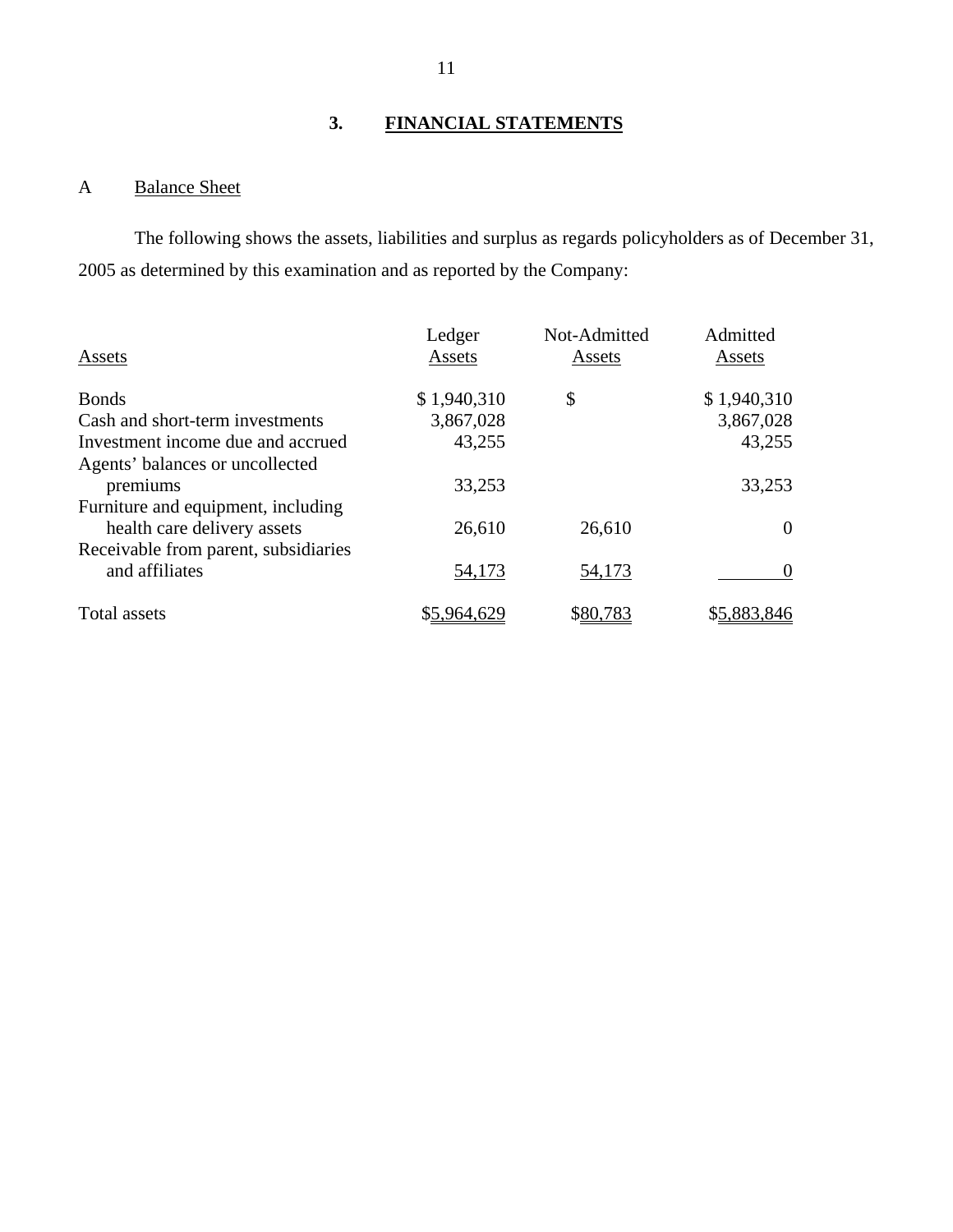Liabilities, surplus and other funds

| Losses                                                                |             | \$149,200   |
|-----------------------------------------------------------------------|-------------|-------------|
| Loss adjustment expenses                                              |             | 20,097      |
| Commissions payable, contingent commissions and other similar charges |             | 62,037      |
| Other expenses (excluding taxes, licenses and fees)                   |             | 25,000      |
| Unearned premiums                                                     |             | 376,653     |
| Amounts withheld or retained by company for account of others         |             | <u>51</u>   |
| <b>Total liabilities</b>                                              |             | \$642,038   |
| <b>Surplus and Other Funds</b>                                        |             |             |
| Common capital stock                                                  | \$1,000,000 |             |
| Gross paid in and contributed surplus                                 | 2,770,361   |             |
| Unassigned funds (surplus)                                            | 1,471,447   |             |
| Surplus as regards policyholders                                      |             | 5,241,808   |
| Total liabilities, surplus and other funds                            |             | \$5,883,846 |

NOTE: The Company has never been audited by the Internal Revenue Service. The examiner is unaware of any potential exposure of the Company to any tax assessment and no liability has been established herein relative to such contingency.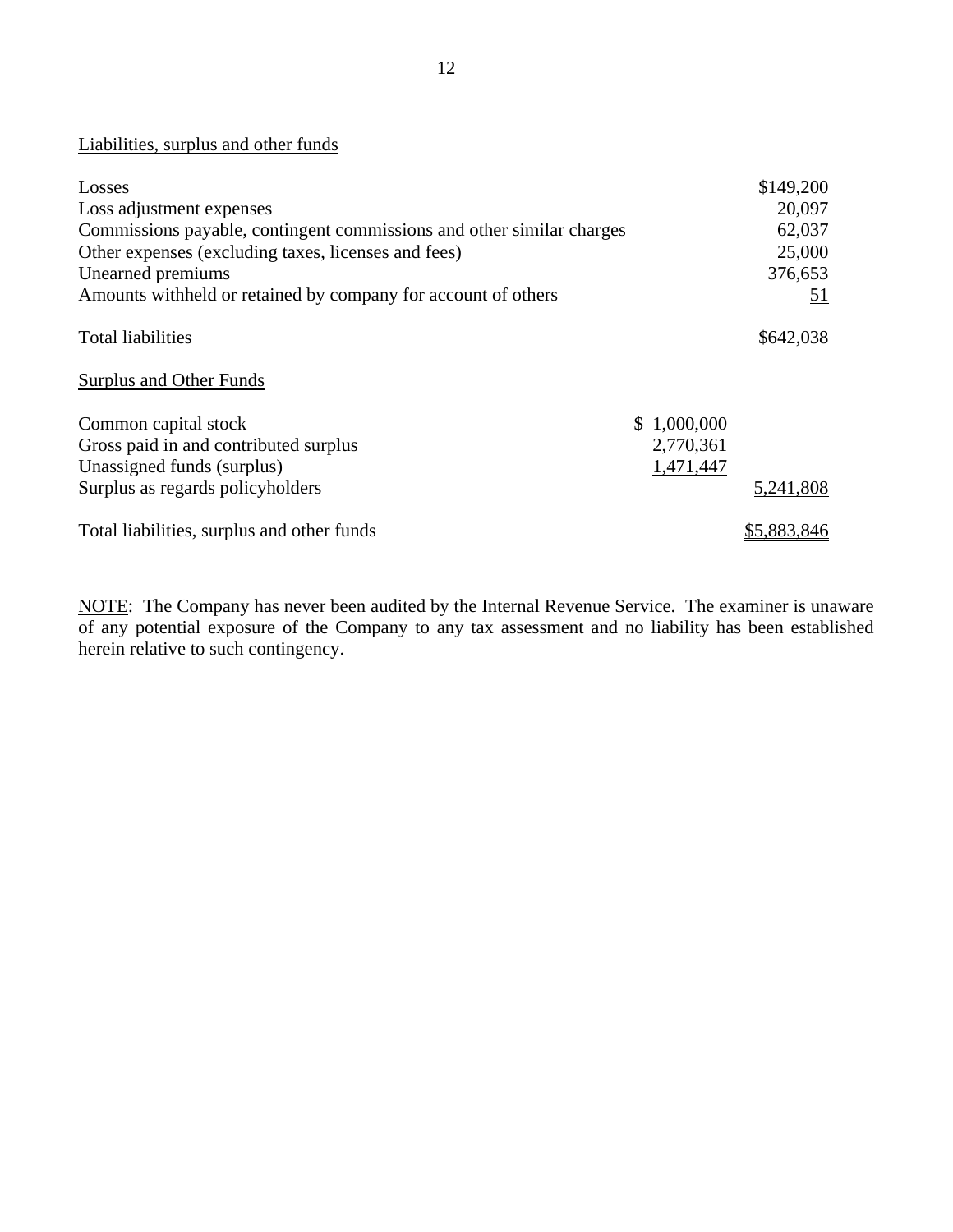# B. Underwriting and Investment Exhibit

Surplus as regards policyholders decreased \$3,877,965 during the five-year examination period January 1, 2001 through December 31, 2005, detailed as follows:

# Underwriting Income

| Premiums earned                                    |               | \$9,517,713   |
|----------------------------------------------------|---------------|---------------|
| Deductions:                                        |               |               |
| Losses incurred                                    | \$4,576,588   |               |
| Loss adjustment expenses incurred                  | 584,673       |               |
| Other underwriting expenses incurred               | 6,673,870     |               |
| Total underwriting deductions                      |               | 11,835,131    |
| Net underwriting gain or (loss)                    |               | \$(2,317,418) |
| <b>Investment Income</b>                           |               |               |
| Net investment income earned                       | \$990,830     |               |
| Net realized capital gain                          | 15,596        |               |
| Net investment gain or (loss)                      |               | 1,006,426     |
| Other Income                                       |               |               |
| Miscellaneous income (loss)                        | (6,330)<br>\$ |               |
| Total other income                                 |               | (6,330)       |
| Net income before federal and foreign income taxes |               | \$(1,317,322) |
| Federal and foreign income taxes incurred          |               | (39, 183)     |
| Net income                                         |               | \$(1,356,505) |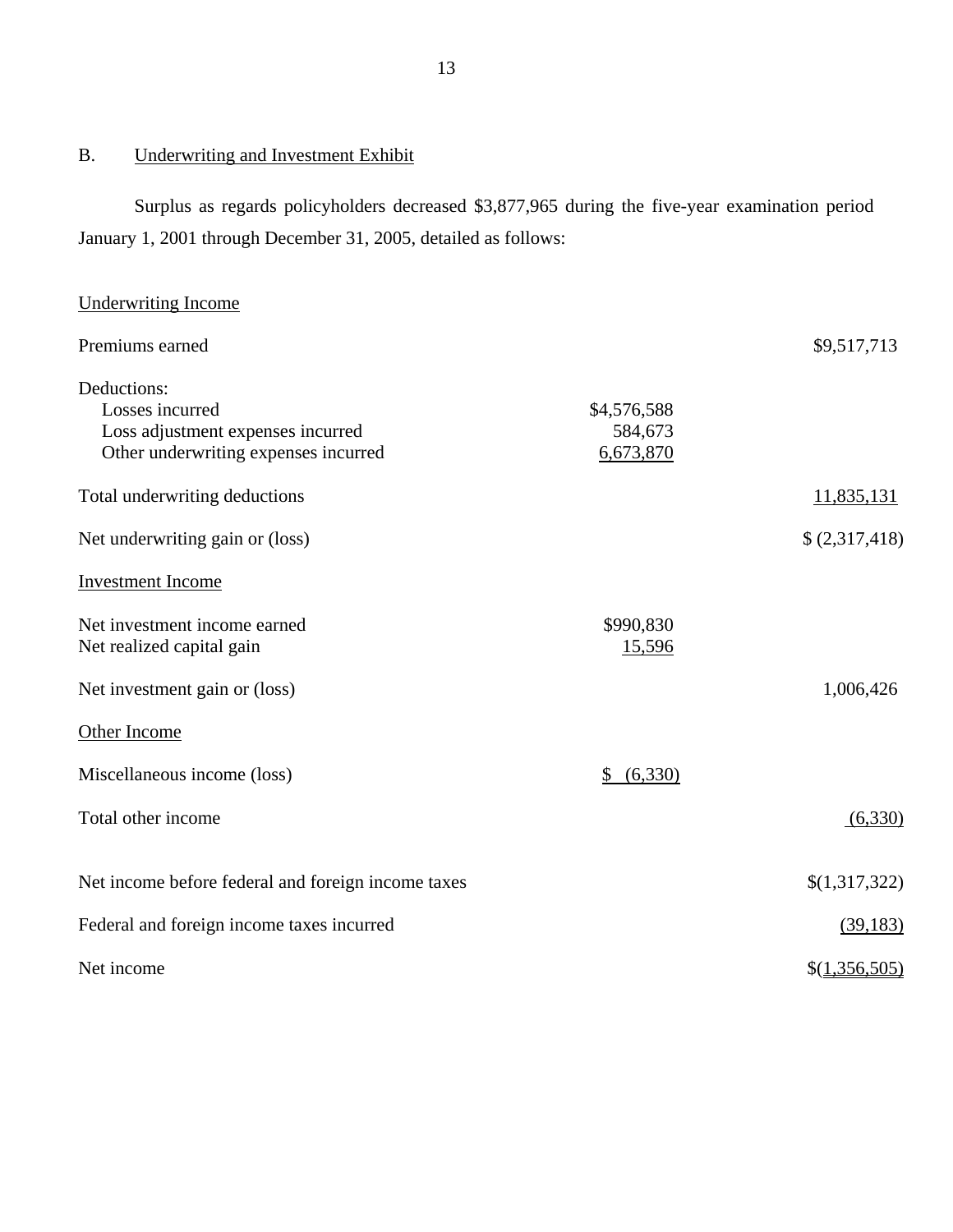#### C. Capital and Surplus Account

Surplus as regards policyholders December 31, 2000, per report on examination

| per report on enammation                            |                |                | . <i>. .</i> |
|-----------------------------------------------------|----------------|----------------|--------------|
|                                                     | Gains in       | Losses in      |              |
|                                                     | <b>Surplus</b> | <b>Surplus</b> |              |
| Net income (loss)                                   | \$             | \$1,356,505    |              |
| Net unrealized capital gains or (losses)            |                | 424,760        |              |
| Change in nonadmitted assets                        |                | 78,990         |              |
| Change in paid in                                   | 100,000        |                |              |
| Surplus adjustment                                  | 1,482,290      |                |              |
| Dividends to stockholders                           |                | 3,600,000      |              |
| Total gains and losses                              | \$1,582,290    | \$5,460,255    |              |
| Net increase (decrease) in surplus                  |                |                | (3,877,965)  |
| Surplus as regards policyholders December 31, 2005, |                |                |              |
| per report on examination                           |                |                | \$5,241,808  |

\$9,119,773

#### **4**. **LOSSES AND LOSS ADJUSTMENT EXPENSES**

The examination liability for the captioned items of \$169,297 is the same as reported by the Company as of December 31, 2005. The examination analysis was conducted in accordance with generally accepted actuarial principles and practices and was based on statistical information contained in the Company's internal records and in its filed annual statements.

#### **5. MARKET CONDUCT ACTIVITIES**

As of the examination date, the Company had only fifteen open claims, including one for the Robert Plan Corporation. Further, during 2005 the Company significantly reduced its premium writings from prior years in anticipation of ultimately selling the Company. Due to the limited activity by the Company, a review of its sales, advertising, underwriting, rating and treatment of policyholders was not considered necessary.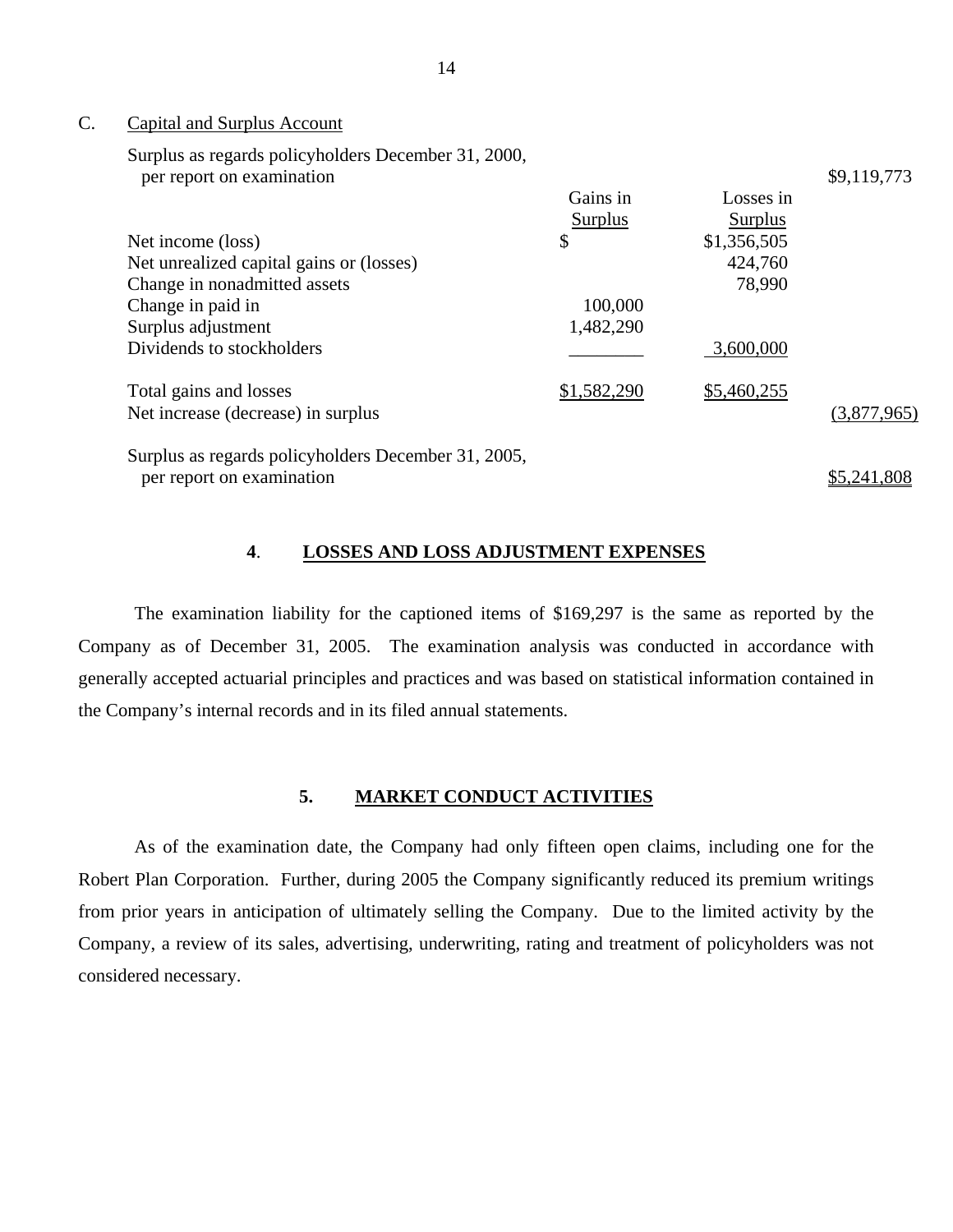# **6. COMPLIANCE WITH PRIOR REPORT ON EXAMINATION**

The prior report on examination contained five recommendations as follows (page numbers refer to the prior report):

| TEM          |                                                                                                                                                                                                | PAGE NO. |
|--------------|------------------------------------------------------------------------------------------------------------------------------------------------------------------------------------------------|----------|
| A.           | Management                                                                                                                                                                                     |          |
| $\mathbf{i}$ | It was recommended that the board members who are unwilling or<br>unable to attend meetings consistently should be asked to resign or be<br>replaced.                                          | 6        |
|              | The Company has complied with this recommendation.                                                                                                                                             |          |
| $\rm ii$     | It is recommended that in the future the Company should not cede over<br>fifty (50%) percent of its premiums without the approval of the New<br>York Insurance Department.                     | 10       |
|              | The Company has complied with this recommendation.                                                                                                                                             |          |
| B.           | <b>Holding Company System</b>                                                                                                                                                                  |          |
|              | It is recommended that the Company file its amended tax allocation<br>agreement with the Department, pursuant to provisions of Section<br>1505(d) (3) of the New York Insurance Law.           | 11       |
|              | The Company has complied with this recommendation.                                                                                                                                             |          |
| C.           | <b>Abandoned Property Law</b>                                                                                                                                                                  |          |
|              | It is recommended that the Company comply with Section 1316 of the<br>New York Abandoned Property Law in filing the required abandoned<br>property reports and remit unclaimed funds annually. | 13       |
|              | The Company has complied with this recommendation.                                                                                                                                             |          |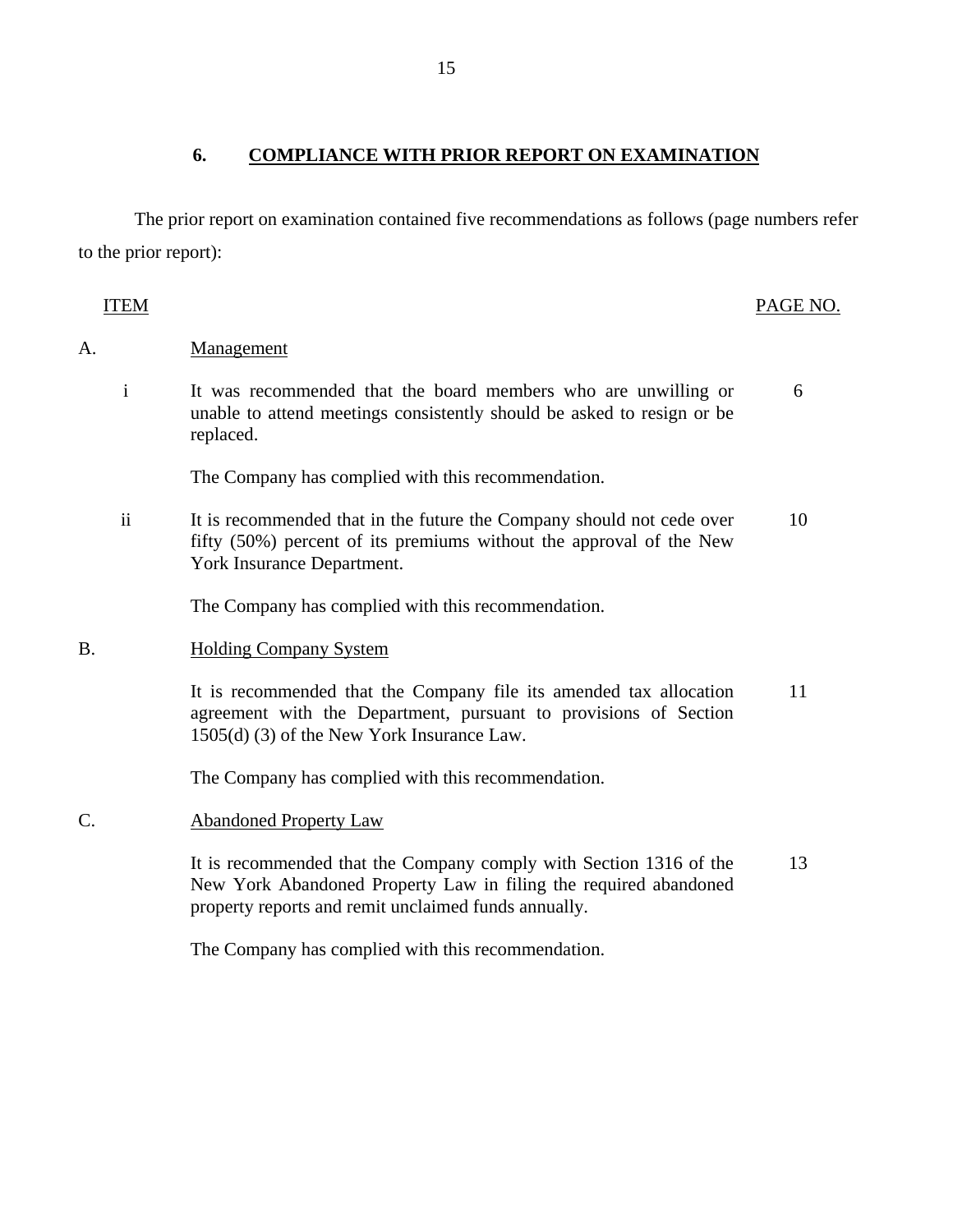# <span id="page-17-0"></span>**7. SUMMARY OF COMMENTS AND RECOMMENDATIONS**

This report contains no comments or recommendations.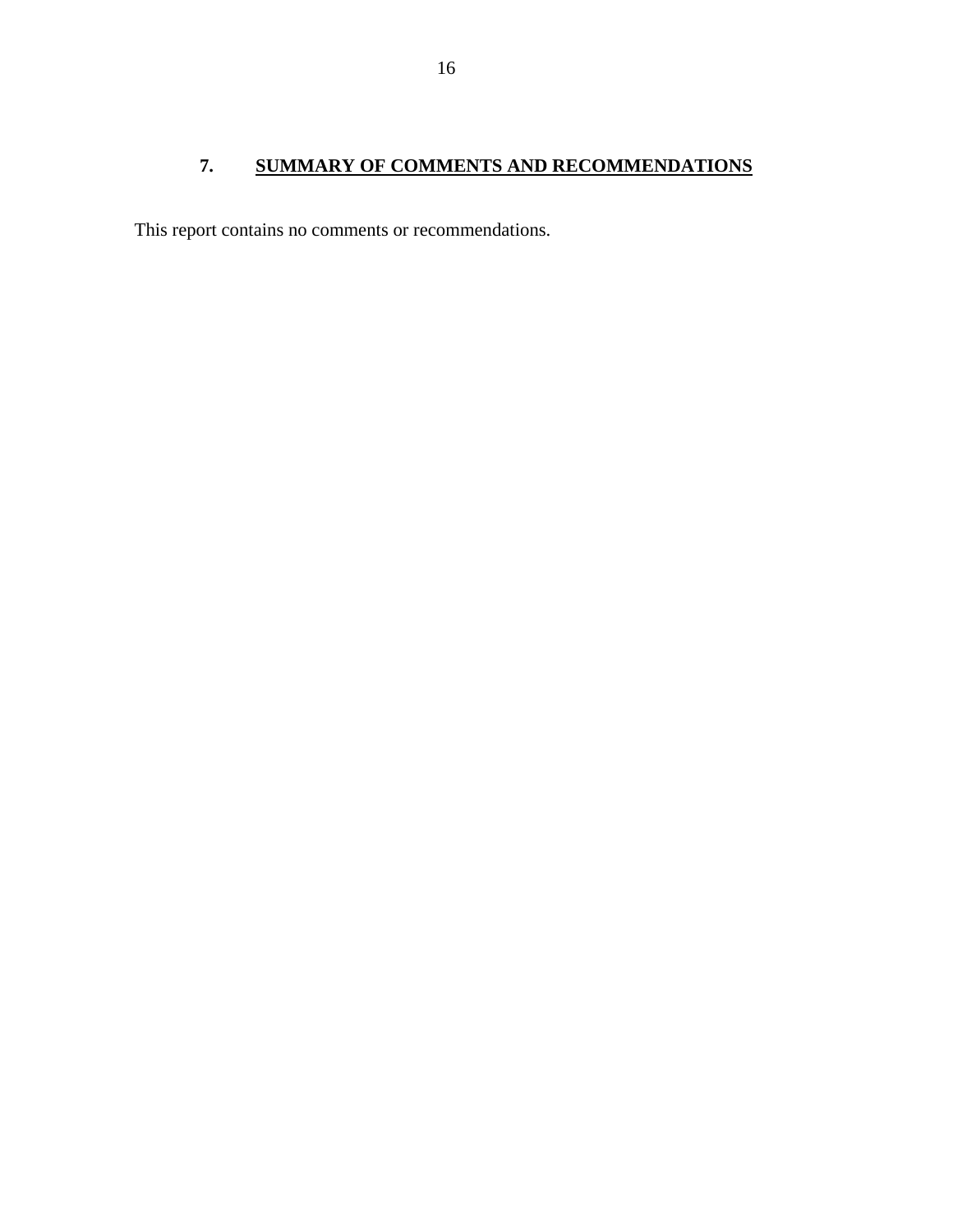Respectfully submitted,

 $\sqrt{s}$ /s/ Veronica Duncan Black Senior Insurance Examiner

STATE OF NEW YORK )  $)$ SS:  $\mathcal{L}$ COUNTY OF NEW YORK )

VERONICA DUNCAN BLACK, being duly sworn, deposes and says that the foregoing report,

subscribed by her is true to the best of her knowledge and belief.

 $\sqrt{s}$ Veronica Duncan Black

Subscribed and sworn to before me

this  $\qquad \qquad \text{day of} \qquad \qquad .2006.$